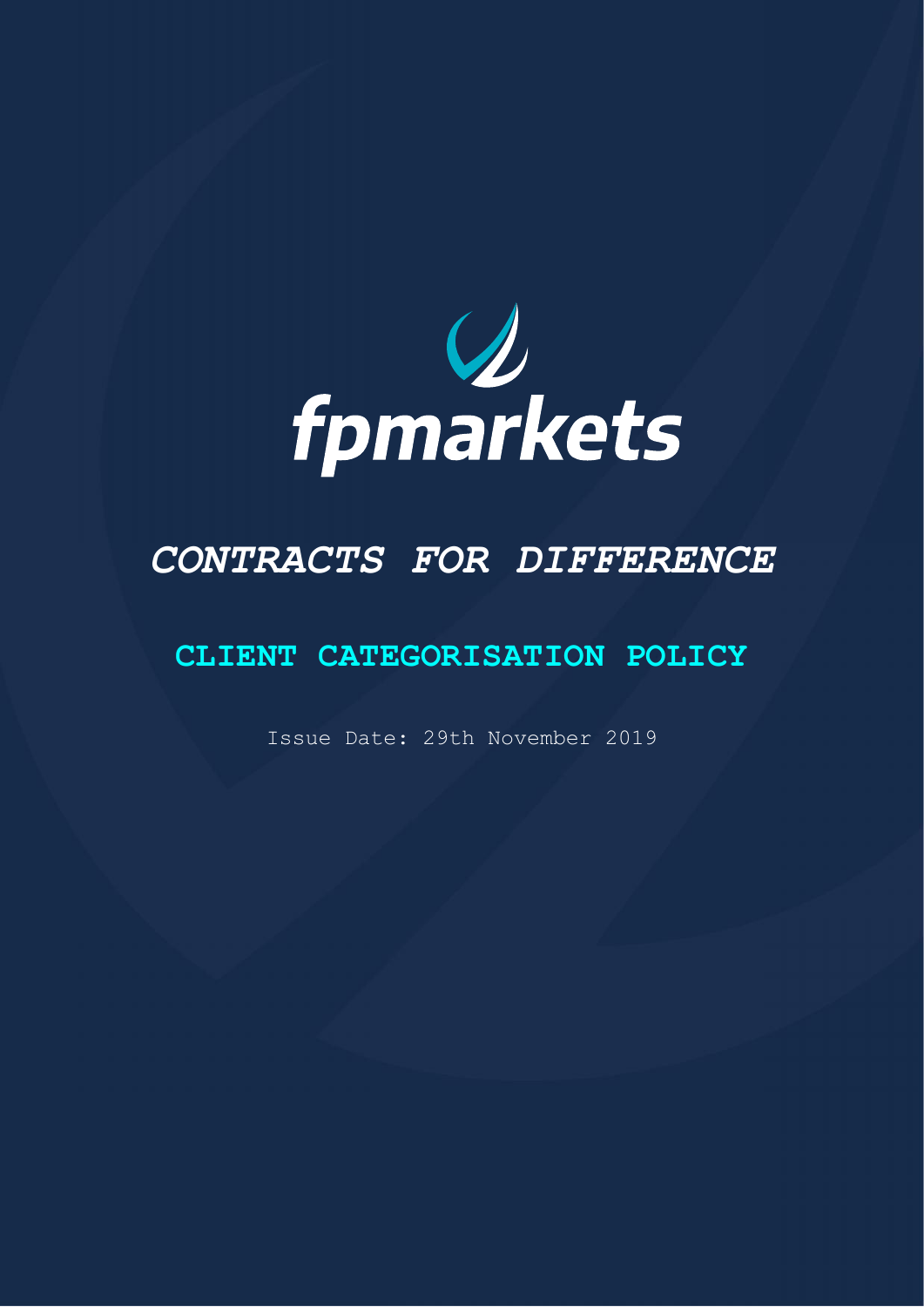# **1. General**

According to the Investment Services and Activities and Regulated Markets Law 87(I)/2017, as subsequently amended from time to time ("the Law"), **First Prudential Markets Ltd** ("the Company") is required to categorise its Clients into one of the following three categories: Retail, Professional or Eligible Counterparty. Categorisation is undertaken on the basis of objective criteria. A Client may be placed in different categories for particular investment services or transactions or types of transactions or products. The Company notifies each Client of his categorisation as a Retail Client or Professional Client or, as the case may be, Eligible Counterparty.

It is stressed that different rules and different levels of protection apply to Clients depending on their categorisation.

**"Retail Client"** is a Client who is not a Professional Client by default, as defined in paragraph 2 further below. It is noted that Retail Clients are afforded with the highest level of protection.

**"Professional Client"** is a Client who possesses the experience, knowledge and expertise to make its own investment decisions and properly assess the risks that it incurs, as further detailed below (see paragraphs 2 and 3 below).

**"Eligible Counterparty"** is a type of professional Clients, applicable only when the service provided to such Professional Client is of receiving & transmitting and/or executing Client orders (see paragraph 5 below).

## **2. Professional Clients by Default**

The following entities that satisfy one (1) or more of the following criteria shall be classified as Professional Clients by default:

- (a) Entities which are required to be authorized or regulated to operate in the financial markets such as:
	- Credit institutions:
	- Investment firms:
	- Other authorized or regulated financial institutions;
	- Insurance companies;
	- Collective investment schemes and management companies of such schemes:
	- Pension funds and management companies of such funds;
	- Commodity and commodity derivatives dealers;
	- Locals: firms which provide investment services and/or perform investment activities consisting exclusively in dealing on own account on markets in financial futures or options or other derivatives and on cash markets for the sole purpose of hedging positions on derivatives markets or which deal for the accounts of other members of those markets or make prices for them and which are guaranteed by clearing members of the same markets, where responsibility for ensuring the performance of contracts entered into by such firms is assumed by clearing members of the same markets.
	- Other institutional investors;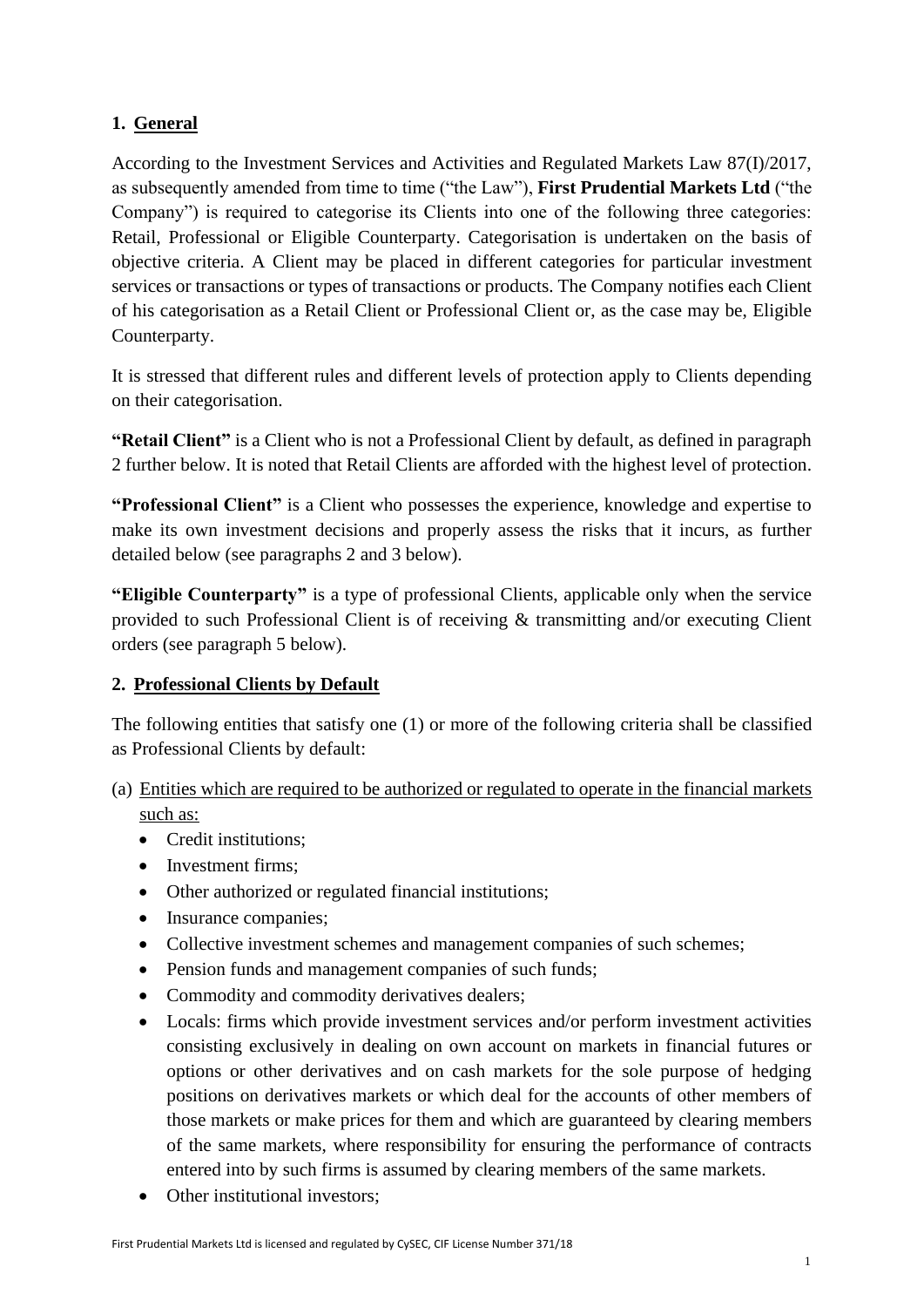- (b) Large undertakings meeting two (2) of the following size requirements, on a company portfolio basis:
	- **Balance sheet total:** at least EUR 20.000.000
	- **Net turnover:** at least EUR 40.000.000
	- **Own funds:** at least EUR 2.000.000
- (c) National and regional governments, public bodies that manage public debt, Central Banks, international and supranational institutions such as the World Bank, the International Monetary Fund, the European Central Bank, the European Investment Bank and other similar international organizations.
- (d) Other institutional investors whose main activity is to invest in financial instruments, including entities dedicated to the securitization of assets or other financing transactions.

The entities mentioned above are considered to be Professional Clients by default. So, where the Client fulfils one of the criteria referred to above, the Company shall inform it prior to any provision of services that, on the basis of the information available to the Company, the Client is deemed to be a Professional Client and will be treated as such unless the Company and the Client agree otherwise (see paragraph 4 below).

#### **3. Non-Professional Clients who may be Treated as Professional on Request**

#### **3.1. General**

Clients not mentioned in paragraph 2 above, may also be allowed to be treated as Professional Clients and hence waive some of the protections afforded by the Law.

The Company is allowed to treat any such Clients as Professionals provided the relevant criteria and procedures mentioned herein below are fulfilled. These Clients should not, however, be presumed to possess market knowledge and experience comparable to that of the categories of paragraph 2. So, any waiver of the protection afforded to them shall be considered valid only if an adequate assessment of the expertise, experience and knowledge of the Client, undertaken by the Company, gives reasonable assurance, in light of the nature of the transactions or services envisaged, that the said Client is capable of making his own investment decisions and understanding the risks involved.

For this reason, the Company will apply a *Fitness Test* to assess their expertise and knowledge.

#### **3.2. Assessment**

In the course of the above *Fitness Test* assessment, as a minimum, two (2) of the following criteria should be satisfied:

1. the Client has carried out transactions, in significant size, on the relevant market at an average frequency of ten (10) per quarter over the previous four (4) quarters;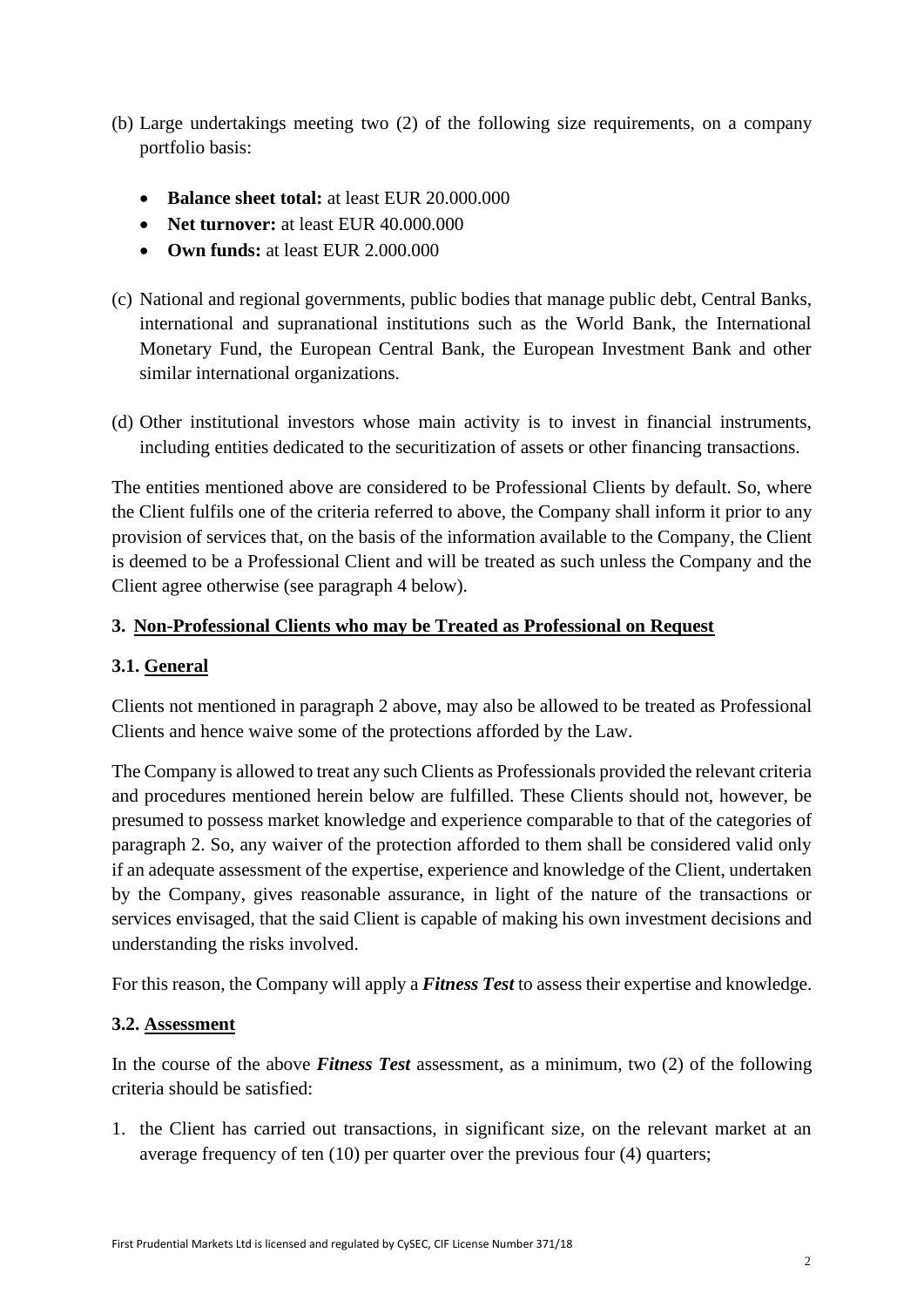- 2. the size of the Client's financial instrument portfolio, defined as including cash deposits and financial instruments exceeds 500.000 Euros;
- 3. the Client works or has worked in the financial sector for at least one (1) year in a professional position, which requires knowledge of the transactions or services envisaged.

In the case of small entities, the person subject to the above assessment should be the person authorised to carry out transactions on behalf of the entity.

#### **3.3. Procedure**

- The Client states in writing to the Company that it wishes to be treated as a Professional Client, either generally or in respect of a particular investment service or transaction, or type of transaction or product.
- The Company must give it a clear written warning of the protections and investor compensation rights it may lose.
- The Client must state in writing, in a separate document from the main Agreement, that it is aware of the consequences of losing such protections.
- Before deciding to accept any request for waiver, the Company must take all reasonable steps to ensure that the Client requesting to be treated as a Professional Client meets the relevant requirements stated above.

#### **3.4. Keeping the Company Informed**

All Clients are responsible for keeping the Company informed about any change which could affect their current categorisation.

However, if the Company becomes aware that the Client no longer fulfils the initial conditions which made it eligible for a professional treatment, the Company should take appropriate action.

#### **4. Professional Clients Requesting to be treated as Retail**

It is noted that Professional Clients of paragraph 2 are allowed to request non-Professional treatment and instead be treated as Retail Clients, so as to enjoy a higher level of protection. It is the responsibility of the Client, considered to be a Professional Client, to ask for a higher level of protection when it deems it is unable to properly assess or manage the risks involved.

This higher level of protection will be provided when a Client who is considered to be a Professional enters into a written agreement with the Company to the effect that it shall not be treated as a Professional for the purposes of the applicable conduct of business regime. Such agreement should specify whether this applies to one or more particular services or transactions, or to one or more types of product or transaction.

## **5. Eligible Counterparties**

An Eligible Counterparty is an undertaking which falls within categories (a), (b) and (c) of the Clients who are considered to be Professionals by default (of paragraph 2 above) and/or those included in Section 31(2),  $(31)(3)$  and 31(4) of the Law.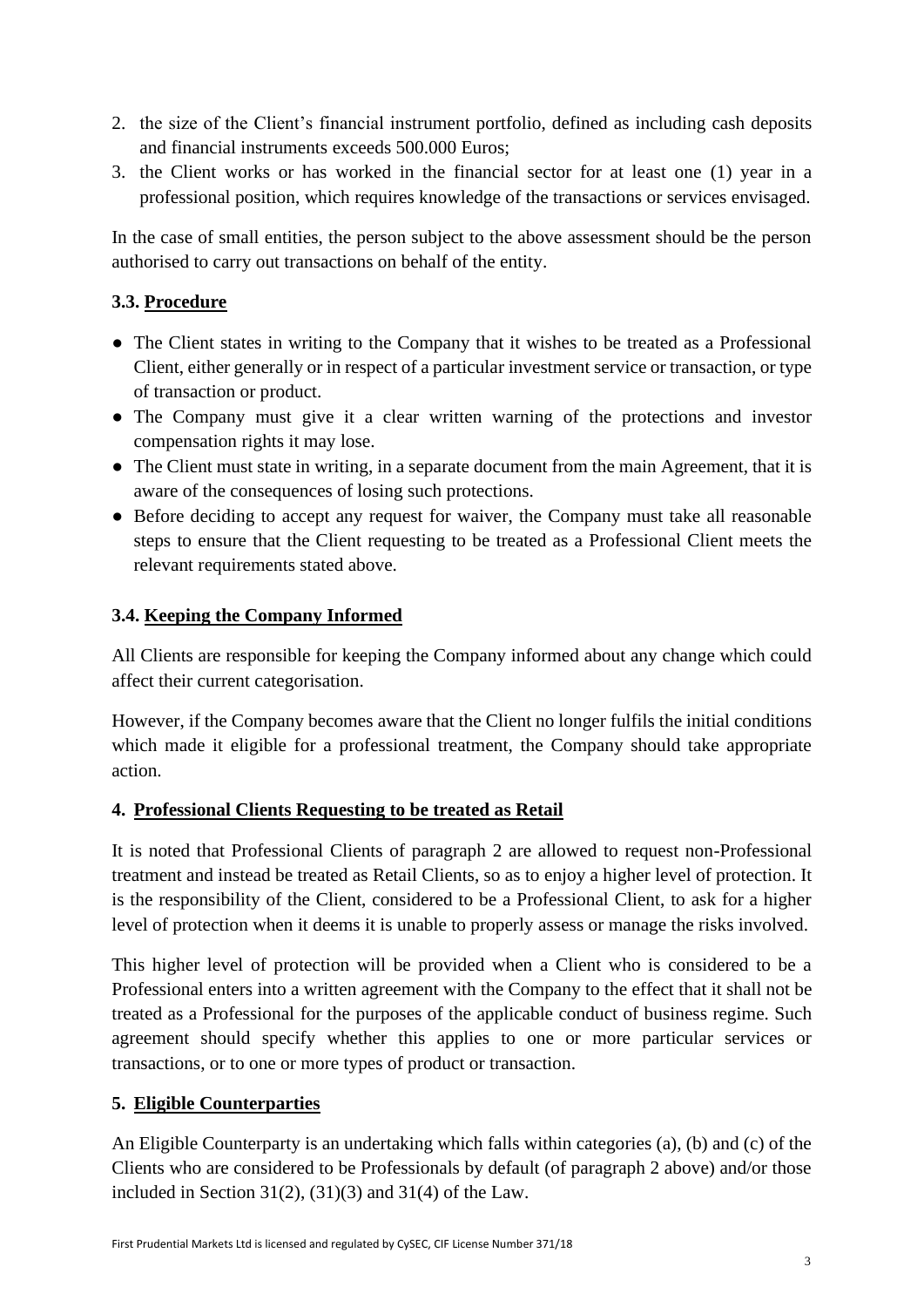Further, the Eligible Counterparty category is applicable only for the following investment services:

- Reception and Transmission of Client orders in relation to one or more financial instruments
- Execution of orders on behalf of Clients

On request, the Company may also recognise as an Eligible Counterparty which falls within a category of Clients who are to be considered Professional Clients in accordance to the *Fitness Test* (see paragraph 4 above). In such cases, however, the undertaking concerned shall be recognised as an Eligible Counterparty only in respect of the services or transactions for which it could be treated as a Professional Client.

In the event of a transaction where the prospective counterparty is located in another EU Member State, the Company shall defer to the status of the other undertaking as determined by the legislation of the said Member State in which that undertaking is established.

#### **6. Types of Requests for Different Categorisation**

The following requests may be submitted to the Company should a Client wish to change its categorisation:

- a. A Retail Client can request to be categorised as a Professional Client. The Client therefore accepts a lower level of protection (see paragraph 3 above).
- b. A Professional Client can request to be categorised as a Retail Client. The Client therefore obtains higher level of protection (see paragraph 4 above). A Professional Client can request to be treated as an Eligible Counterparty, obtaining therefore a lower level of protection (see paragraph 5 above).
- c. An Eligible Counterparty can request to be categorised as a Professional Client or a Retail Client. The Client therefore obtains higher level of protection (see paragraph 5 above).

It is noted that the Company is not required to agree with a request for non-Professional or non-Eligible Counterparty treatment. In addition, the Company may, on its own initiative, treat as a Professional or Retail Client an Eligible Counterparty or treat as a Retail Client a Professional Client.

Clients wishing to change their Client Categorisation, they may contact the Company at [supportdesk@fpmarkets.eu.](mailto:supportdesk@fpmarkets.eu)

#### **7. Protection Rights**

#### **7.1. Retail and Professional Clients**

Where the Company treats a Client as a Retail Client, the Client is entitled to more protections under the Law, than if the Client was treated as a Professional Client. In summary, the protections Retail Clients are entitled to are as follows (the list may not be exhaustive):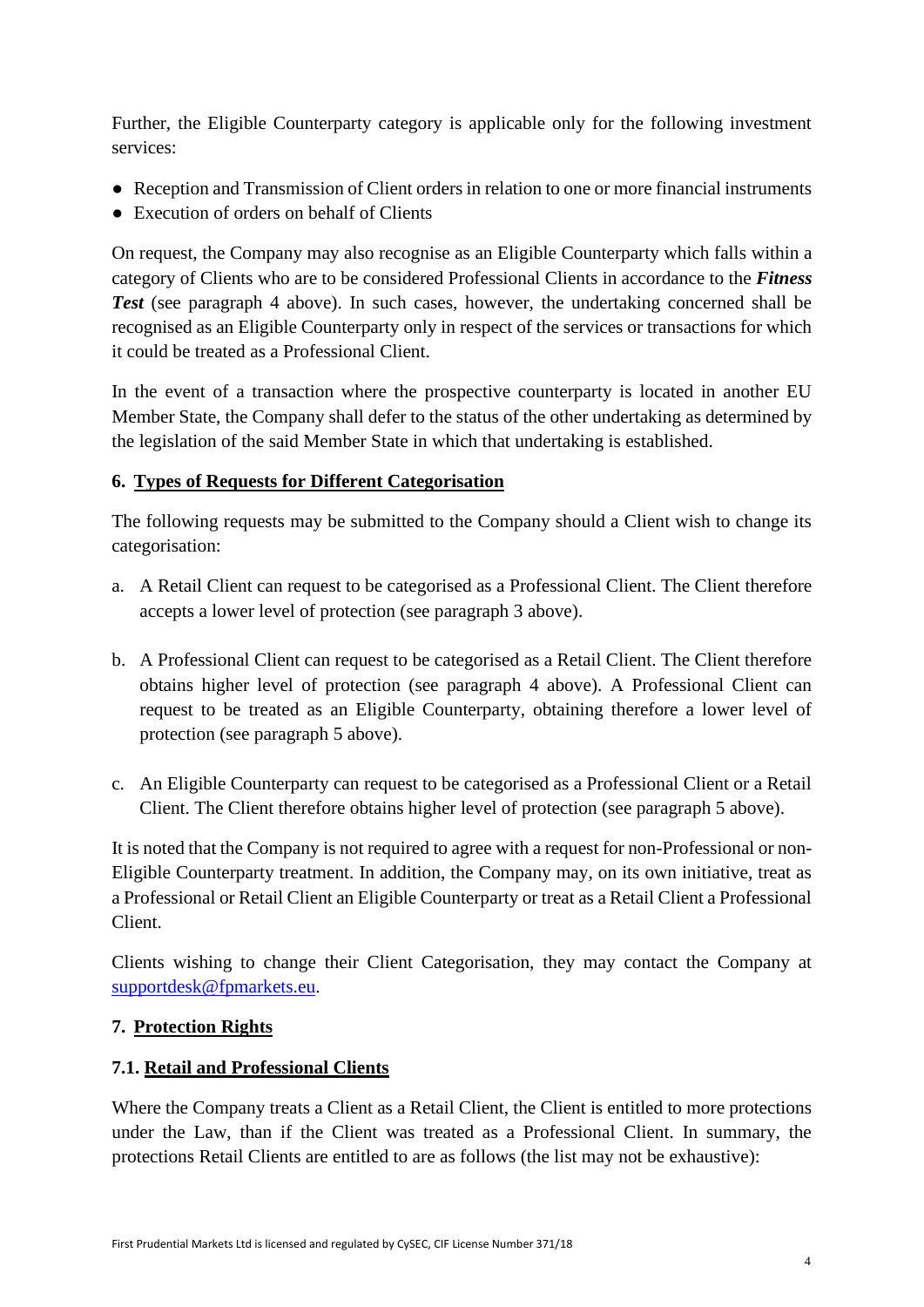- (a) A Retail Client will be given more information disclosures with regards to the Company, its services, its financial instruments and their performance, the nature and risks of financial instruments, its costs, commissions, fees and charges and the safeguarding of Client financial instruments and Client funds, including summary details of any relevant investor compensation (i.e. Investor Compensation Fund – ICF in Cyprus) or deposit guarantee scheme, as applicable.
- (b) Where the Company is providing the services of Reception & Transmission of orders and/or Execution of Client orders, the Company shall ask a Retail Client to provide information regarding his knowledge and experience in the investment field relevant to the specific type of product or service offered or demanded, so as to enable the Company to assess whether the investment service or product envisaged is appropriate for the Client. In case the Company considers, on the basis of the information received, that the product or service is not appropriate to a Retail Client, it shall warn the Client accordingly. Please note that the Company is not required to assess appropriateness in certain cases specified by the Law 87(I)/2017 (for example but not limited to the situation where on an execution only basis the financial instrument concerned is not complex).

On the other hand, the Company shall be entitled to assume that a Professional Client has the necessary experience and knowledge in order to understand the risks involved in relation to those particular investment services or transactions, or types of transaction or product, for which the Client is classified as a Professional Client. Consequently, and unlike the situation with a Retail Client, the Company should not generally need to obtain additional information from the Client for the purposes of the assessment of appropriateness for those products and services for which they have been classified as a Professional Client.

(c) When executing Client orders, the Company must take all sufficient steps to achieve what is called "best execution" of the Client's orders, that is to obtain the best possible result for its Clients.

Where the Company executes an order of a Retail Client, the best possible result shall be determined in terms of the total consideration, representing the price of the financial instrument and the costs related to execution, which shall include all expenses incurred by the Client which are directly related to the execution of the order, including execution venue fees, clearing and settlement fees and any other fees paid to third parties involved in the execution of the order.

- (d) The Company must inform Retail Clients of material difficulties relevant to the proper carrying out of their order(s) promptly upon becoming aware of the difficulty.
- (e) Where the Company executes orders for Retail Clients, it shall provide those Clients with a summary of the relevant policy focused on the total costs they incur.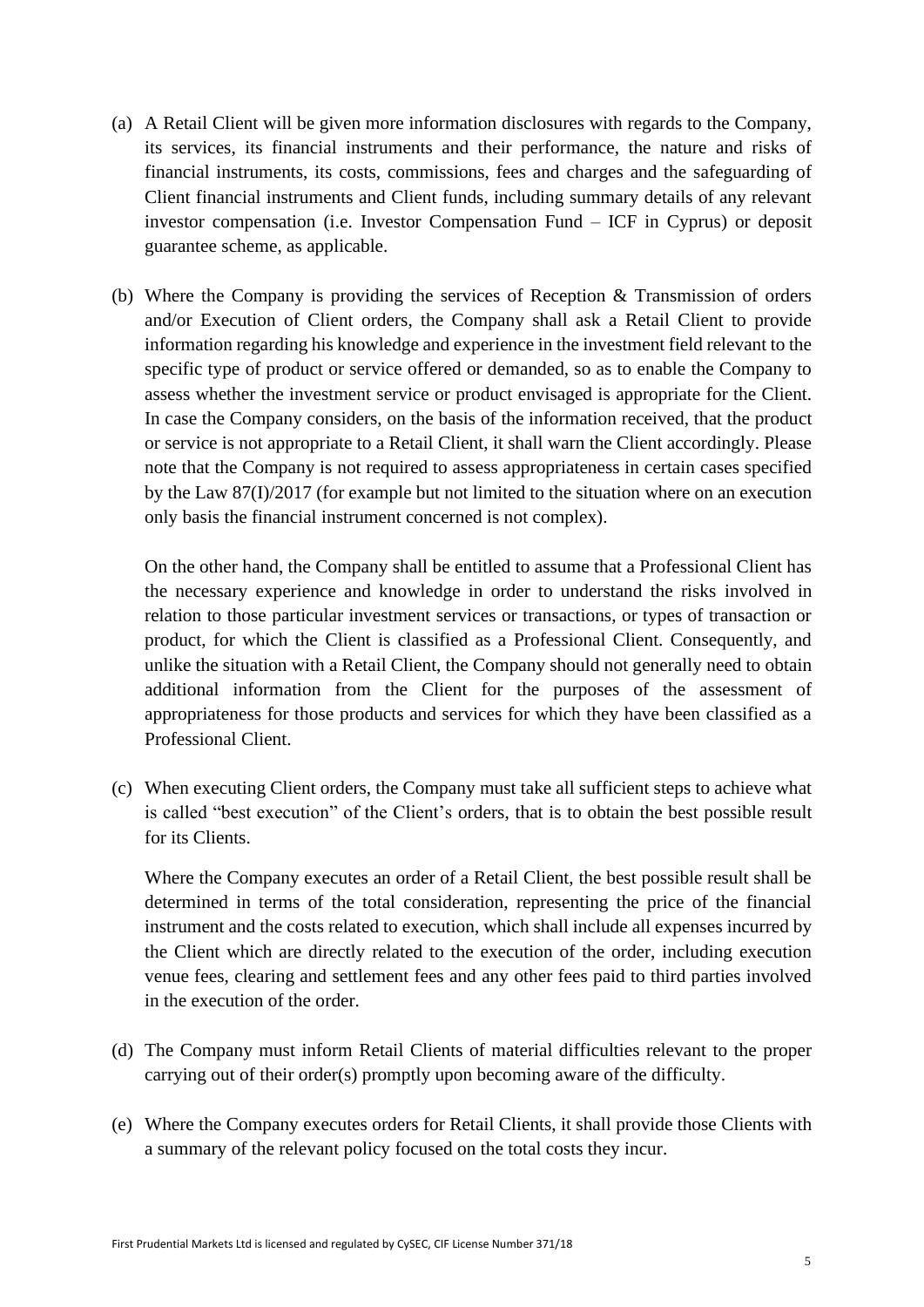- (f) Retail Clients may be entitled to compensation under the Investor Compensation Fund ("ICF") for Clients of Investment Firms, while Professional Clients are not entitled to compensation under the ICF.
- (g) Where the Company holds a Retail Client account with positions in leveraged financial instruments or contingent liability transactions, the firm must report to the Client if the initial value of each instrument depreciates by 10%, and thereafter at multiples of 10%.
- (h) The Company cannot conclude title transfer financial collateral arrangements with Retail Clients for the purpose of securing or covering present or future, actual or contingent or prospective obligations of Clients. In respect of Professional Clients and/or Eligible Counterparties, the Company is not subject to such restriction. Where the Company uses title transfer collateral arrangements, it shall highlight to Professional Clients and/or Eligible Counterparties the risks involved and the effect of any title transfer collateral arrangement on the Client's financial instruments and funds.
- (i) Retail Clients will be provided with *Negative Balance Protection ("NBP")* and as such, may not lose more than the total amount deposited in their trading account. Professional Clients and/or Eligible Counterparties will not be provided with NBP.

#### **7.2. Eligible Counterparties**

Where the Company treats the Client as an Eligible Counterparty, the Client will be entitled to fewer protections under the Law than it would be entitled to as a Retail or Professional Client. In particular and in addition to the above of paragraph 7.1 (the list may not be exhaustive):

- (a) The Company is not required to provide the Client with best execution in executing the Client's orders. Nevertheless, Eligible Counterparties may request on a trade by trade basis or in general, treatment that would allow the Company to take all sufficient steps to achieve best execution.
- (b) The Company is not required to implement procedures and arrangements which provide for the prompt, fair and expeditious execution of its Client orders, relative to other Client orders or its trading interests.
- (c) The Company is not required to assess the appropriateness of a product or service that it provides to Client but can assume that the Client have the expertise to choose the most appropriate product or service for itself and has the ability to bear losses.
- (d) The Company is not required to provide the Client with information about the Company's execution venues, the arrangements through which the Company will be remunerated and other relevant information.
- (e) The Investors Compensation Fund (ICF) does not cover Eligible Counterparties.
- (f) The Company is not required to ensure that its financial instruments are designed to meet the needs of an identified target market of Eligible Counterparties.
- (g) The Company, when dealing with Eligible Counterparties, is not required to ensure that it does not remunerate its staff in a way that conflicts with its duty to act in the best interests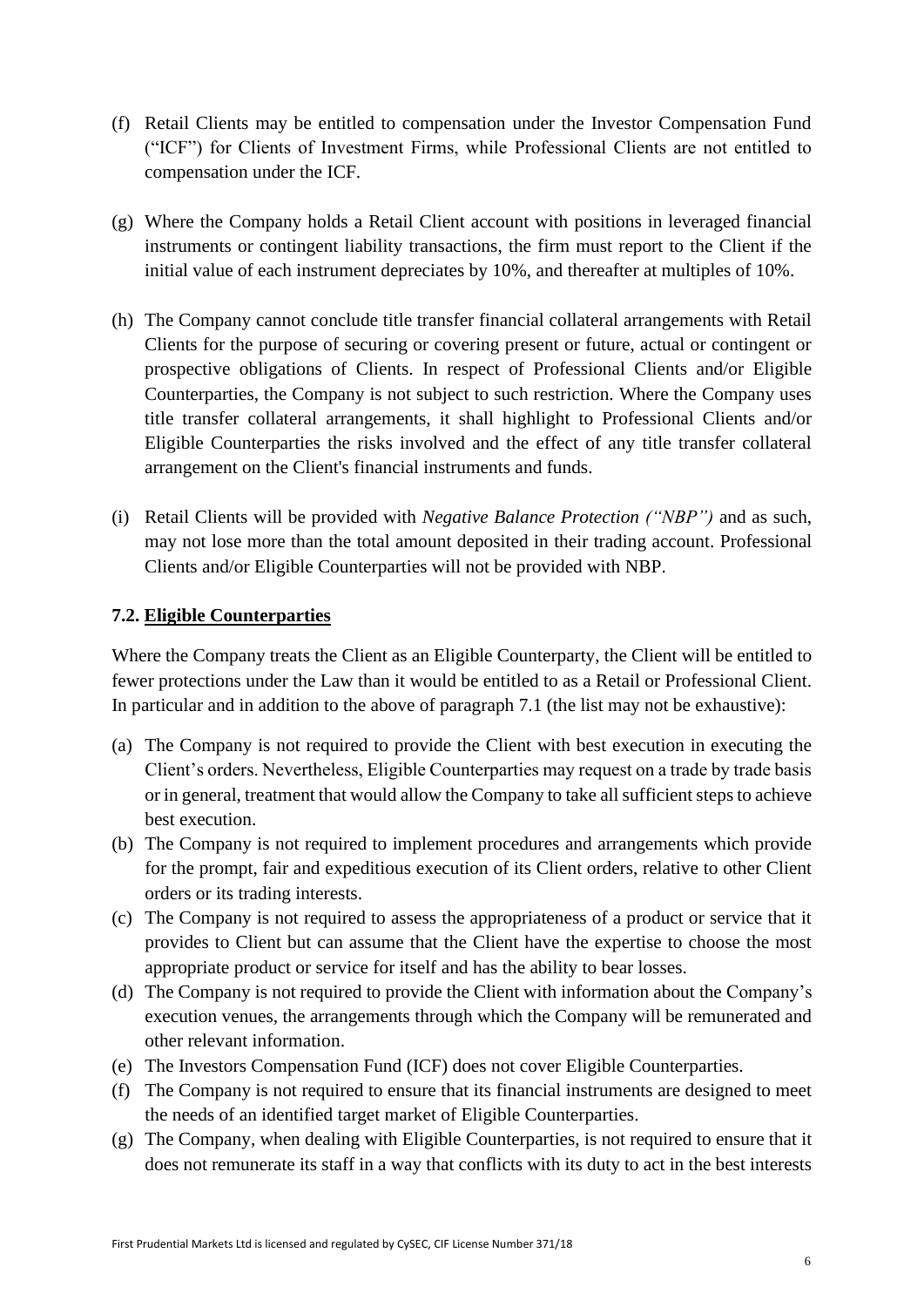of its Clients and that it does not accept any fees/commissions in relation to the provision of services to Clients.

However, Eligible Counterparties will be entitled to the same reporting obligations as they apply to Retail and Professional Clients.